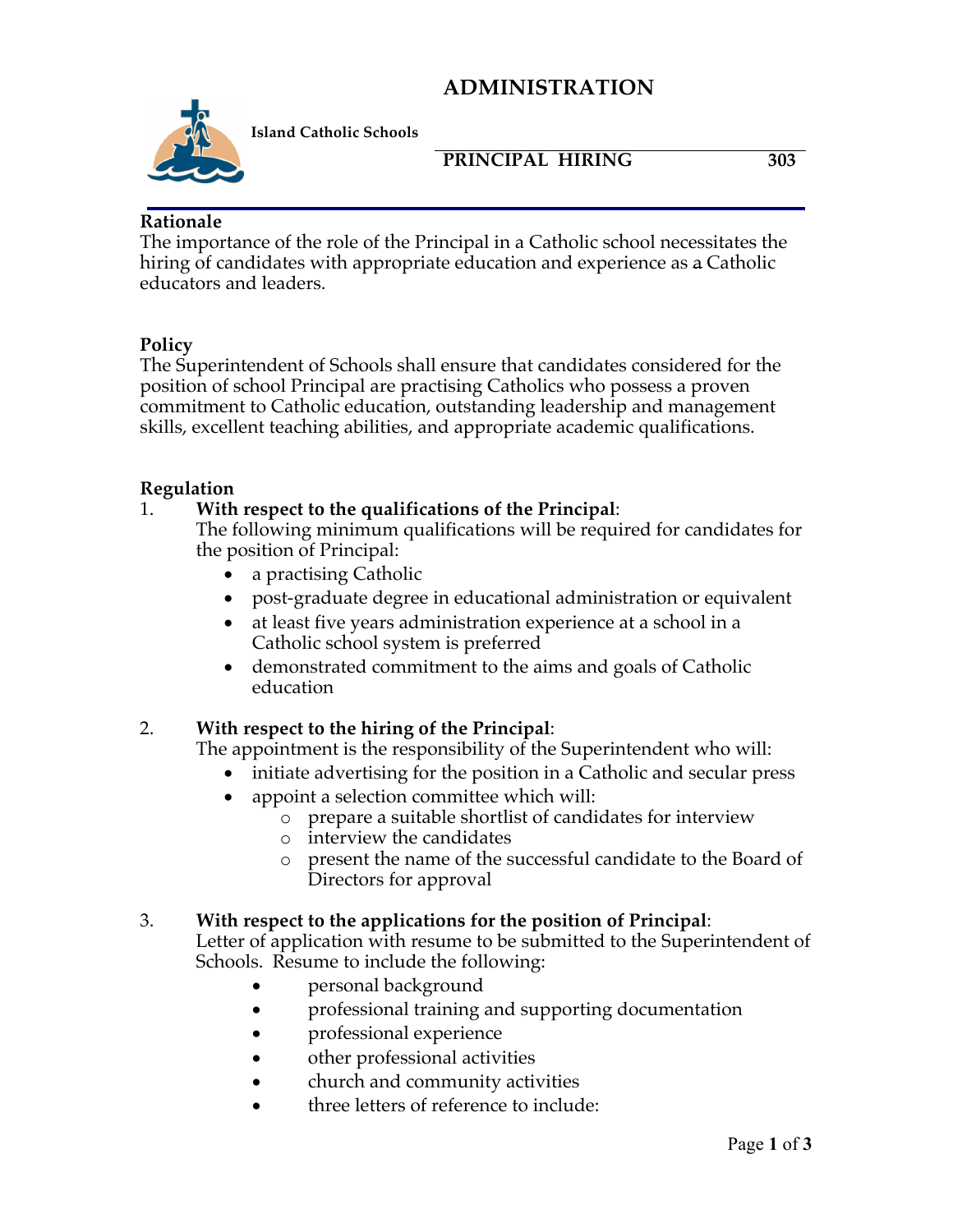## **ADMINISTRATION**



**Island Catholic Schools** 

## **PRINCIPAL HIRING 303**

- o the applicant's current pastor
- o letter from the applicant's current Superintendent
- o a letter from a person who can attest to the professional and personal attributes of the applicant
- all applications will be acknowledged in writing.

## 4. **With respect to the selection process for the Principal**:

- the Superintendent will confirm by phone the references of applicants who meet the minimum requirements and develop a short-list for presentation to the Selection Committee
- the Selection Committee will include the following:
	- o a parish priest (or priest's representative)
	- o a representative of Local School Council
	- o the Superintendent of schools
	- o a representative of the faculty
	- o a representative from the Board of Directors
- the Selection Committee will short-list applicants for interview
- the Superintendent will contact the candidates and arrange interview times
- the Selection Committee will meet prior to the first interview to review the interview process. Forty-five minutes will be allowed for each interview.

### 5. **With respect to the appointment of the Principa**l:

- after the final interview the committee will endeavour to reach consensus on the successful candidate. The remaining candidates should be ranked in order of preference in the event that the first choice candidate does not accept the position.
- the Superintendent will contact the successful candidate by phone and make a verbal offer. The candidate will have 24 hours to accept the offer.

## 6. **With respect to the Principal's contract**:

The Superintendent will prepare the appropriate documentation and forward three copies to the successful candidate for signature.

### 7. **With respect to unsuccessful candidates**:

• Superintendent will notify all interviewed applicants the appointment has been confirmed.